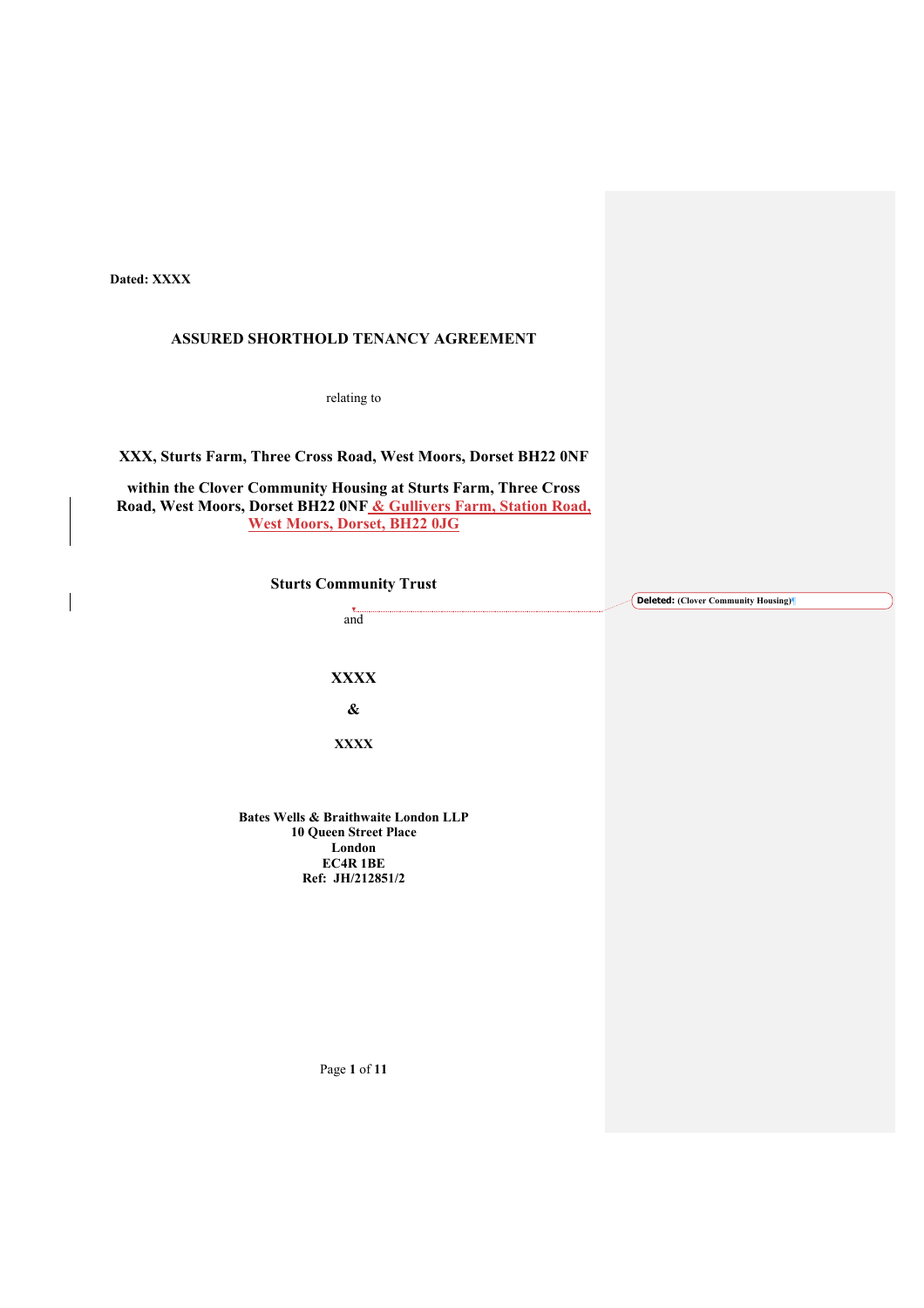# **Table of Contents**

| 2.         |             |
|------------|-------------|
| 3.         |             |
| 4.         |             |
| 5.         |             |
| 6.         |             |
| 7.         |             |
| 8.         |             |
| 9.         |             |
| 10.        |             |
| 11.        |             |
| 12.        |             |
| 13.        |             |
| 14.        |             |
| 15.        | Deleted: 11 |
| 16.        | Deleted: 11 |
| Schedule 1 |             |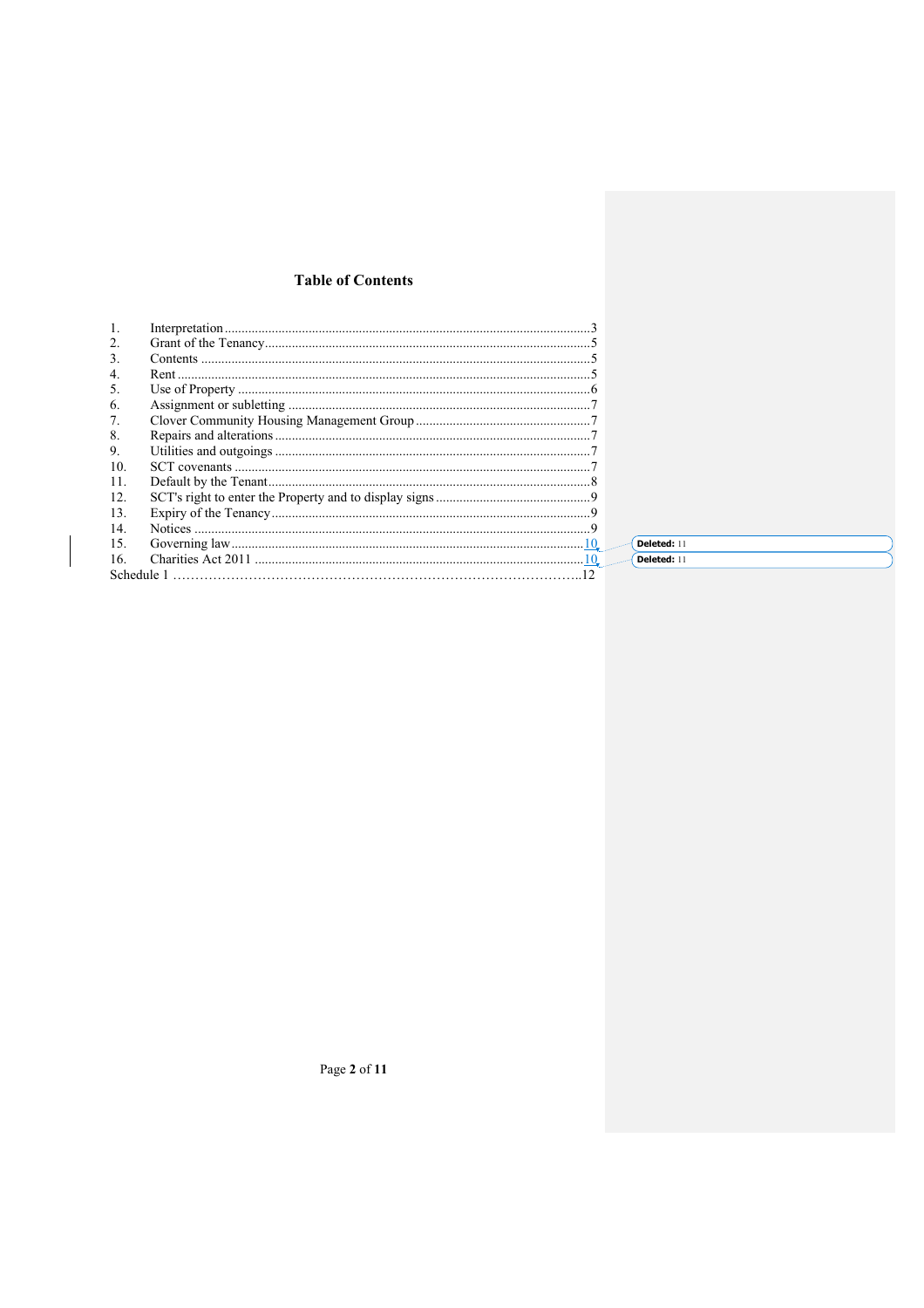# **THIS AGREEMENT** XXXX

#### Parties

- (1) Sturts Community Trust of Sturts Farm, West Moors, Dorset, BH22 0NF with Registered Company Number 08359958 and Registered Charity Number 1152152 (**SCT**) and National Register of Social Housing (NROSH) Registration Number RP-5089.
- (2) XXXX of XXXX, Sturts Farm, Three Cross Road, West Moors, Dorset, BH22 0NF, (**Tenant**).

#### **Agreed terms**

#### **Background**

- 1. SCT provide a mutually supportive housing neighbourhood for those that wish to live at the Community Housing at Sturts Farm.
- 2. Clover Community Housing is an inclusive Community that includes people who have support needs. It has a wider role in educating the wider population about the benefits of co-housing and sustainable living including bio-dynamic farming.
- 3. The Tenant shall become a Community Housing member and SCT has agreed in accordance with its selection policy to grant him/her a tenancy in the following form.
- 4. The Tenant in entering into this tenancy understands the importance of the Housing Policy, and the need for participation in the Clover Community Housing Management Group as part of this tenancy and accepts that within a Housing Community, compliance with these is a fundamental term of this Tenancy.

## **1. Interpretation**

The following definitions and rules of interpretation apply in this agreement.

1.1 Definitions:

**Community Housing**: the land and buildings at Sturts Farm, Three Cross Road, West Moors, Dorset BH22 0NF.

**Community Housing Management Group:** means the group of all tenants and occupiers of Community Housing.

**Common Parts**: means the entrances to the Community Housing, lifts, passages, common rooms, kitchens, gullies, drives, yards, gardens and other areas which are from time to time provided by SCT for common use and enjoyment by the tenants and occupiers of Community Housing and all persons expressly or by implication authorised by them.

**Community Services**: means the maintenance, repair and other obligations relating to Clover Community Housing (for the avoidance of doubt including the Property) as set out in Schedule 4 to this Agreement and as amended from time to time.

**Contents**: the furniture, furnishings and any other items set out in the Inventory.

Page **3** of **11**

**Deleted:** and Clover Community Housing

**Deleted:** responsible for the Community Services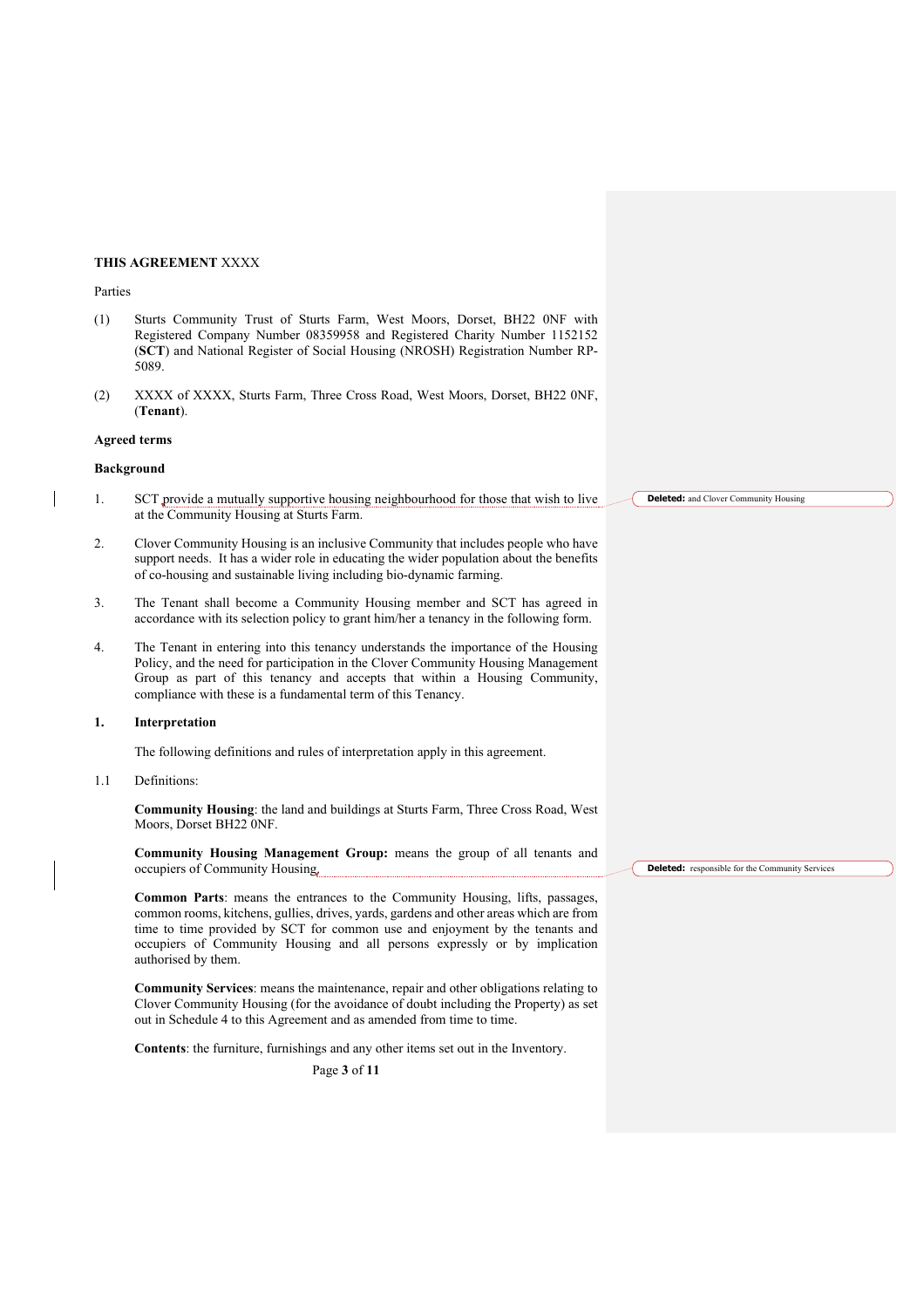## **First Rent Payment Date**: XXXX

**HA 1988**: Housing Act 1988.

(3) **SCT** Housing Association, a charitable registered provider whose principal office is at Sturts Farm, West Moors, Dorset, BH22 0NF

**Housing Policy**: means policy for all members of Clover Community Housing (as amended from time to time) the current version of which is shown at Schedule 2.

**Insured Risks:** means fire, explosion, lightning, earthquake, storm, flood, bursting and overflowing of water tanks, apparatus or pipes, impact by aircraft and articles dropped from them, impact by vehicles, riot, civil commotion and any other risks against which SCT decides to insure against from time to time and Insured Risk means any one of the Insured Risks.

**Inventory:** the list of Contents and description of the condition of the Property attached to this agreement at Schedule 1 and signed by the parties.

**LTA 1985:** SCT and Tenant Act 1985.

**Property: XXXX**, Sturts Farm, Three Cross Road, West Moors, Dorset BH22 0NF, within Clover Community Housing.

**Rent:** Core rent **XXXX** per month

**Rent Payment Dates:** the first day of each month.

**Tenancy:** the tenancy created under this agreement and any statutory assured periodic tenancy arising under section 5(2) of the Housing Act 1988 or any contractual assured periodic tenancy that arises after the Term has expired.

**Tenancy Review:** the tenancy will be reviewed at the end of the current tenancy on the XXXX

**Term:** a fixed term of 12 months from and including

**Working Day:** any day which is not a Saturday, a Sunday, a bank holiday or a public holiday in England.

- 1.2 Clause headings shall not affect the interpretation of this agreement.
- 1.3 A **person** includes a natural person, corporate or unincorporated body (whether or not having separate legal personality) and that person's legal and personal representatives, successors and permitted assigns.
- 1.4 Unless the context otherwise requires, words in the singular shall include the plural and in the plural shall include the singular.
- 1.5 Unless the context otherwise requires, a reference to one gender shall include a reference to the other genders.
- 1.6 A reference to a statute or statutory provision is a reference to it as amended, extended or re-enacted from time to time.

Page **4** of **11**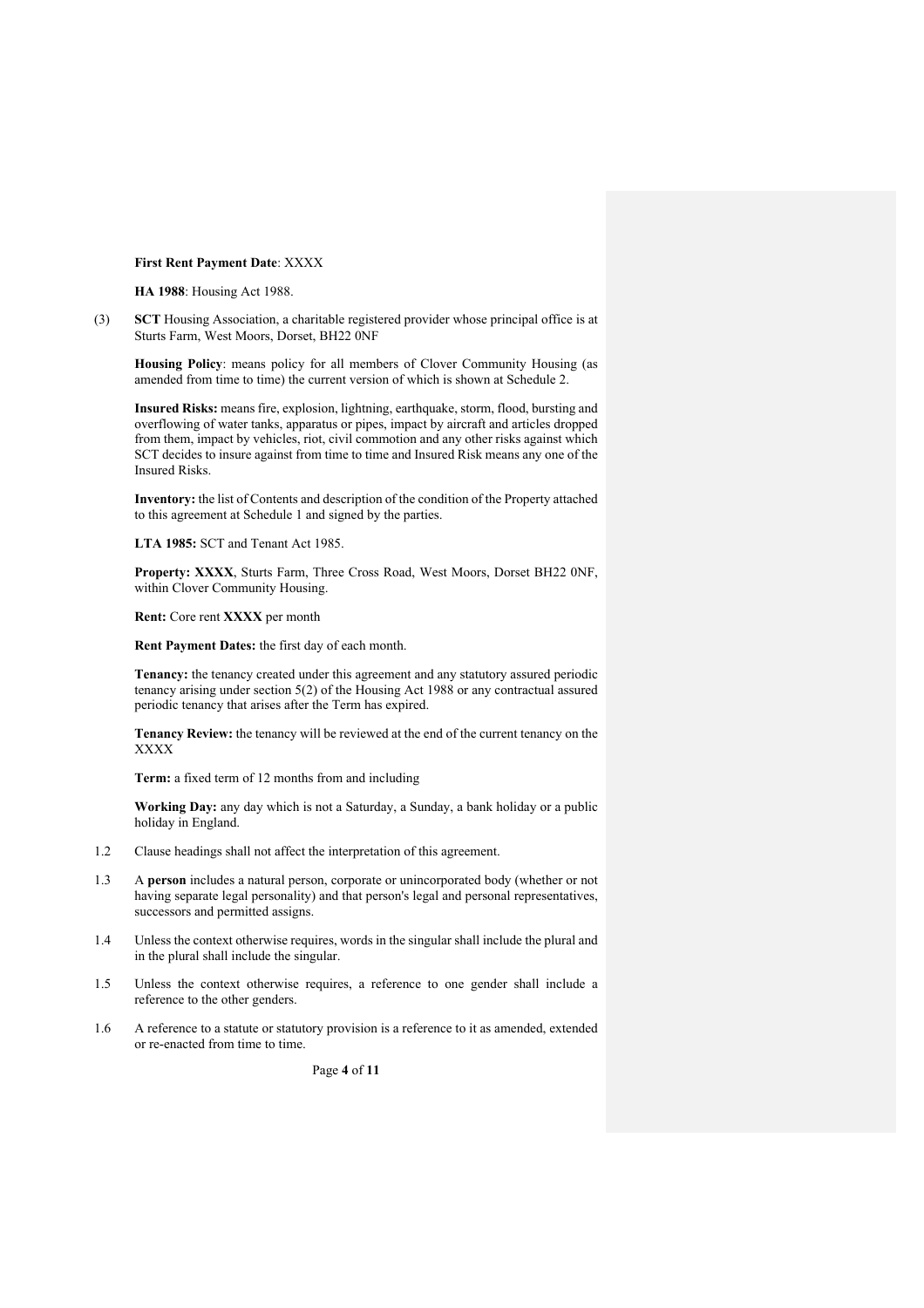- 1.7 A reference to a statute or statutory provision shall include all subordinate legislation made from time to time under that statute or statutory provision.
- 1.8 A reference to an agreement is a reference to this agreement.
- 1.9 A reference to **writing** or **written** includes fax and e-mail.
- 1.10 Any reference to the giving of consent by SCT requires the consent to be given in writing, signed by SCT.
- 1.11 Any obligation on a party not to do something includes an obligation not to allow that thing to be done and an obligation to use best endeavours to prevent that thing being done by another person.
- 1.12 References to clauses are to the clauses of this agreement.
- 1.13 A reference SCT includes a reference to the person entitled to the immediate reversion to this Tenancy. A reference to the Tenant includes a reference to its successors in title and assigns.
- 1.14 Unless otherwise expressly provided, the obligations and liabilities of the parties under this agreement are joint and several. This means that where, for example, the Tenant is more than one person, they will be liable for all sums due under the agreement, not just liable for a proportionate part.
- 1.15 The obligations of the Tenant arising by virtue of this agreement are owed to SCT. The obligations of SCT are owed to the Tenant.

### **2. Grant of the Tenancy**

- 2.1 SCT lets the Property to the Tenant for the Term.
- 2.2 This Tenancy is an assured shorthold tenancy.
- 2.3 The Tenant has the right to use the Common Parts for all uses appropriate for such Common Parts provided that such use is in compliance with the Housing Policy.

#### **3. Contents**

3.1 The Tenant shall keep the Contents in good and clean condition and shall return the Contents to SCT at the end of the Tenancy in the same state (except for fair wear and tear) as detailed on the Inventory.

# **4. Rent**

- 4.1 The Tenant shall pay the Rent in advance on or before the Rent Payment Dates.
- 4.2 The Tenant shall pay the first instalment of the Rent on or before the First Rent Payment Date.
- 4.3 The Tenant shall pay interest at the rate of 4% per annum above Barclays Bank plc's base rate on any rent lawfully due that is paid more than 14 days after the date on which it became due. The interest will be payable from the date the rent should have been paid until the date the rent is actually paid.

Page **5** of **11**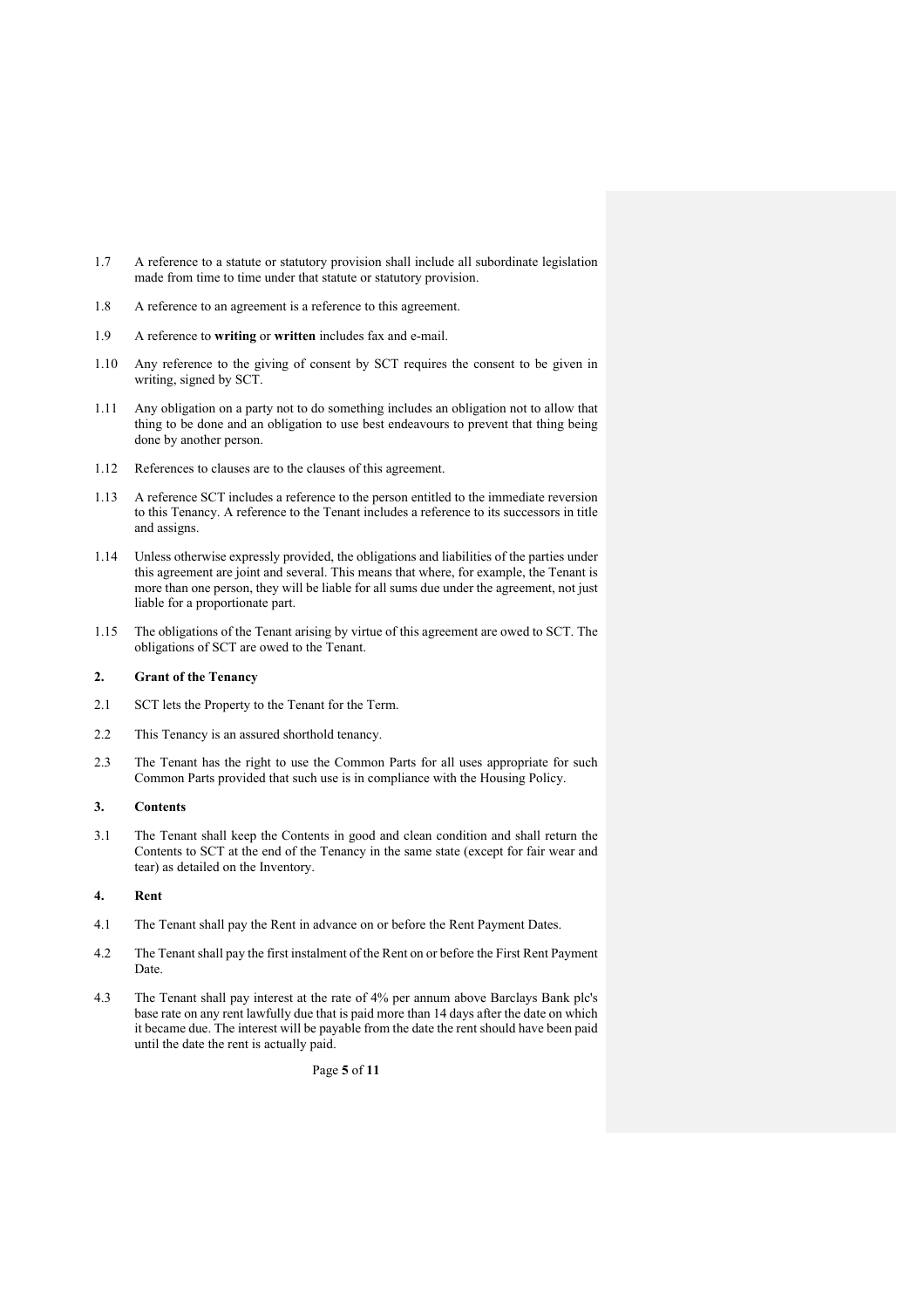- 4.4 The Tenant shall be in breach of this agreement if the Tenant fails to pay the Rent in accordance with this clause and SCT shall be entitled to use the statutory provisions contained in the HA 1988 or any other statutory remedies available to recover possession of the Property.
- 4.5 If the Property is damaged or destroyed by an Insured Risk so as to be unfit for occupation and use then, unless the damage or destruction was caused by the wilful actions, negligence or default of the Tenant, payment of the Rent shall be suspended until the Property is fit for occupation and use.
- 4.6 SCT may change the Rent in accordance with the provisions of Housing Act 1988 Sections 13 and 14.

## **5. Use of Property**

- 5.1 The Tenant shall only use the Property as a private dwelling house, for the use of the Tenant and the Tenant's immediate family.
- 5.2 The Tenant shall comply with the Housing Policy.
- 5.3 The Tenant shall not use the Property for the purposes of conducting a business.
- 5.4 The Tenant shall not keep any pets or any other animals on or in the Property without the prior written consent of the Community Housing Management Group (such consent not to be unreasonably withheld).
- 5.5 The Tenant shall not do anything to or on the Property that:
	- 5.5.1 causes a nuisance, annoyance or damage to occupiers of the Housing Community or neighbouring, adjoining or adjacent property, or the owners or occupiers of them;
	- 5.5.2 involves using the Property for immoral or illegal purposes; or
	- 5.5.3 has the effect of invalidating the insurance that SCT has taken out in accordance with clause 10.3. SCT will provide the Tenant with a summary of the relevant insurance requirements.
- 5.6 The Tenant shall not assault, threaten, harass or obstruct, or allow members of the Tenant's household or visitors to assault, threaten, harass or obstruct any employee, contractor or agent of SCT or any neighbour of the Tenant or their visitors or any other person in the locality of the Clover Community Housing.
- 5.7 The Tenant shall not allow any member of the Tenant's household or his or their visitor to do anything which under this agreement the Tenant is not permitted to do.
- 5.8 The Tenant shall not play any sound producing apparatus or equipment in the garden or any external areas of the Unit at any time; not to play any sound producing apparatus or equipment inside the Unit between the hours of 11pm and 7am where the sound can be heard outside the Unit.
- 5.9 The Tenant shall send SCT a copy of any notice or other communication affecting the Property within seven days of receipt and shall not take any action regarding such notices or communications without the prior consent of SCT.

Page **6** of **11**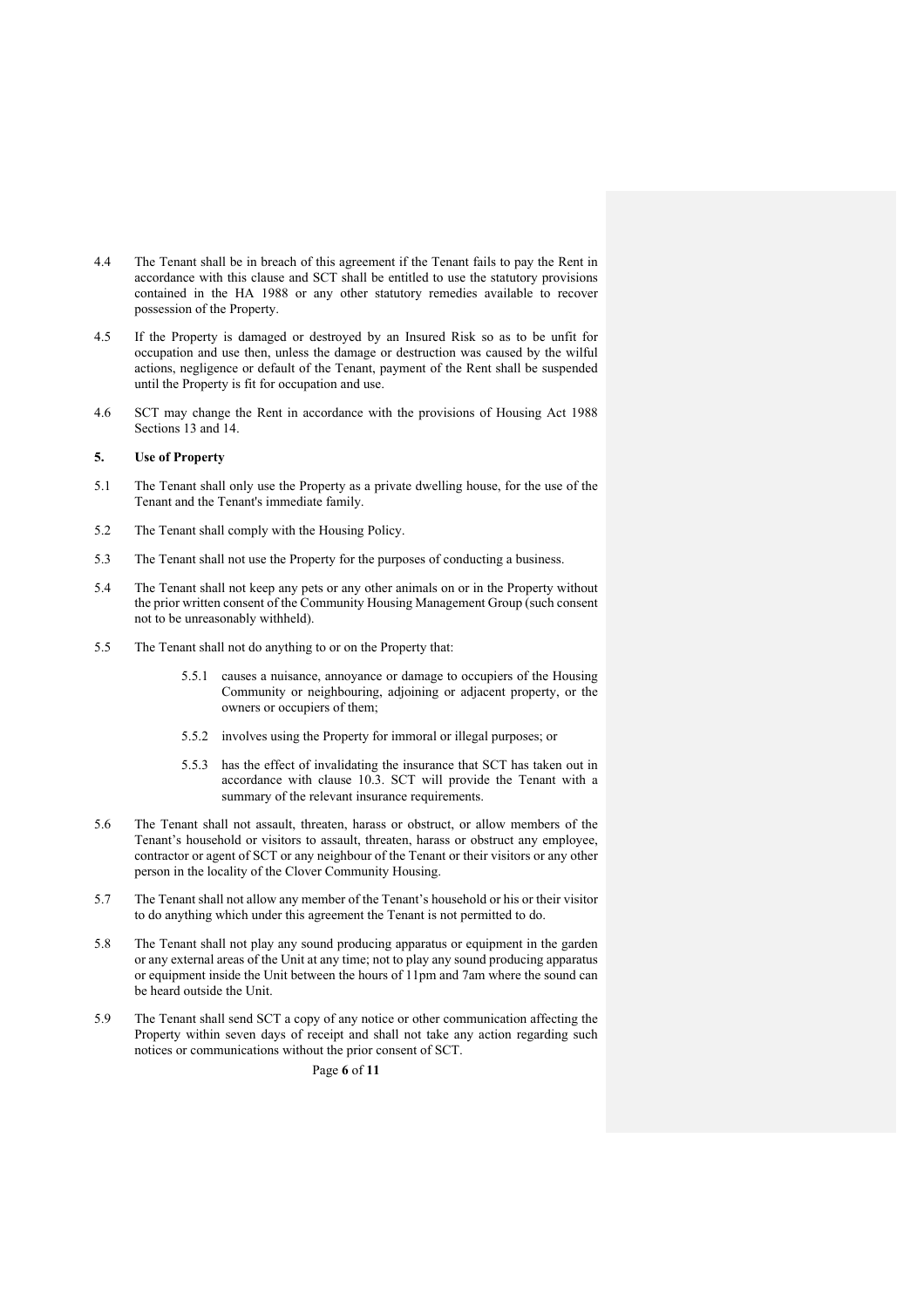## **6. Assignment or subletting**

The Tenant shall not assign, sublet, part with or share possession of the whole or any part of the Property.

# **7. Community Housing Management Group**

- 7.1 The Tenant shall be a member of and actively participate in the Community Housing Management Group.
- 7.2 The Tenant shall attend and take part in the weekly meetings at the Community Housing Management Group at which the ongoing Community Services will be discussed.
- 7.3 The Tenant shall in addition to attending weekly meetings contribute a minimum of four hours per week on carrying out the Community Services as allocated in advance at meetings of the Community Housing Management Group.

#### **8. Repairs and alterations**

- 8.1 The Tenant shall keep the interior of the Property clean, tidy and in the same condition as at the start of the Tenancy (except for fair wear and tear).
- 8.2 The Tenant shall keep the inside and outside of all windows that the Tenant can reasonably reach clean.
- 8.3 The Tenant shall not cause any blockage to the drains, gutters and pipes of the Property. This obligation does not require the Tenant to carry out any works or repairs for which the Co-housing Management Group is responsible under clause 10.2.
- 8.4 The Tenant shall not make any alteration, addition, [or redecorate] the Property without the prior consent of the Community Housing Management Group (such consent not to be unreasonably withheld).
- 8.5 The Tenant shall report any repair, maintenance, decoration or alteration requests for the Property (or the Common Parts) to the Neighbourhood Liaison and Community Housing Management Group and such requests shall, if agreed, be allocated at the weekly meetings of the Community Housing Management Group.

## **9. Utilities and outgoings**

- 9.1 The Tenant shall pay all charges for telephone, cable or satellite television (if the Property has these) used by the Tenant at the Property.
- 9.2 The Tenant shall pay a fair share as determined of the charges for the supply and use of gas, electricity, water and sewerage services by Clover Community Housing.
- 9.3 Where the Tenant allows, either by default of payment or specific instruction, the utility or other services to be cut off, the Tenant shall pay the costs associated with reconnecting or resuming those services.
- 9.4 The Tenant shall pay for a television licence for the Property if a licence is required.
- 9.5 The Tenant shall pay the Council tax for the Property.

Page **7** of **11**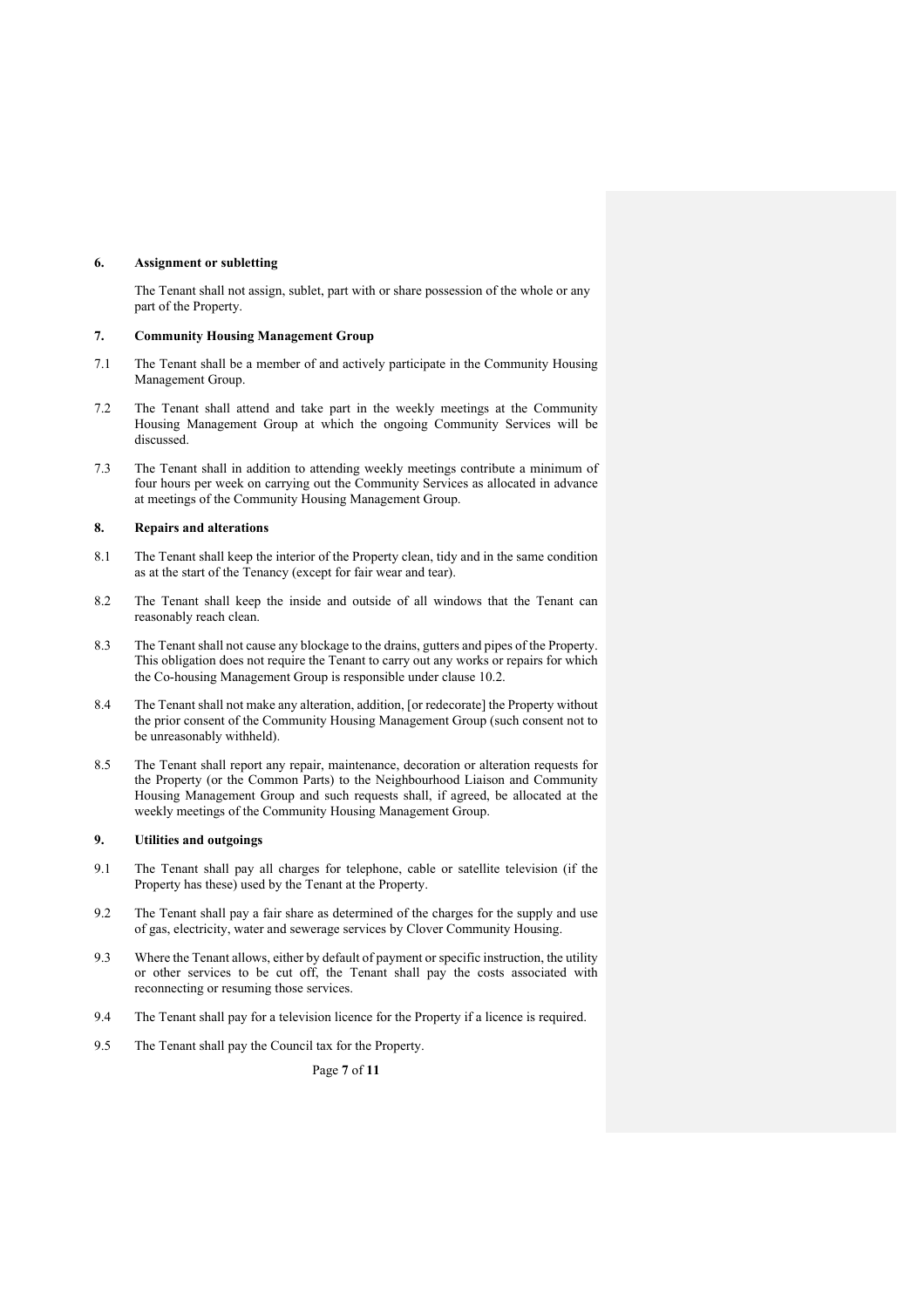9.6 If any of the costs in this clause are payable in relation to the Property together with other property, the Tenant shall pay a fair proportion of any such costs.

### **10. SCT covenants**

- 10.1 SCT shall provide the Tenant with suitable means of access to and egress from the Property.
- 10.2 SCT shall act in accordance with the provide or shall procure that Community Housing Management Group provides the Community Services for the benefit of the members of Clover Community Housing in accordance with the Housing Policy (except where it is unable to do so for reasons outside its control).
- 10.3 The Community Housing Management Group SCT shall in the name of SCT on behalf of Clover Community Housing insure the Property and Contents to their full value against loss or damage by the Insured Risks and shall provide a copy of the insurance cover to the Tenant if requested.
- 10.4 SCT shall make good any damage caused by an Insured Risk, unless the damage was caused by the wilful actions, negligence or default of the Tenant.
- 10.5 SCT shall allow the Tenant quiet enjoyment of the Property without any interruption by SCT.
- 10.6 In accordance with section 11 of the LTA 1985, SCT shall:

keep in repair the structure and exterior of the Property (including drains, external pipes, gutters and external windows);

keep in repair and proper working order the installations in the Property for the suppl y of water, gas and electricity and for sanitation (including basins, sinks, baths and sanitary conveniences, but not other fixtures, fittings and appliances for making use of the supply of water, gas or electricity); and

keep in repair and proper working order the installations in the Property for space heating and heating water.

## **11. Default by the Tenant**

- 11.1 SCT reserves the right to re-enter the Property if:
	- 11.1.1 the Rent is unpaid 21 days after becoming payable whether it has been formally demanded or not;
	- 11.1.2 the Tenant is declared bankrupt under the Insolvency Act 1986;
	- 11.1.3 the Tenant has breached the agreement; or
	- 11.1.4 any of the Grounds 2, 8, 10-15 and 17 set out in Schedule 2 of the HA 1988 apply.

This clause 11.1 does not affect any rights of the Tenant under the Protection from Eviction Act 1977. SCT cannot evict the Tenant without a court having first made an order for possession.

Page **8** of **11**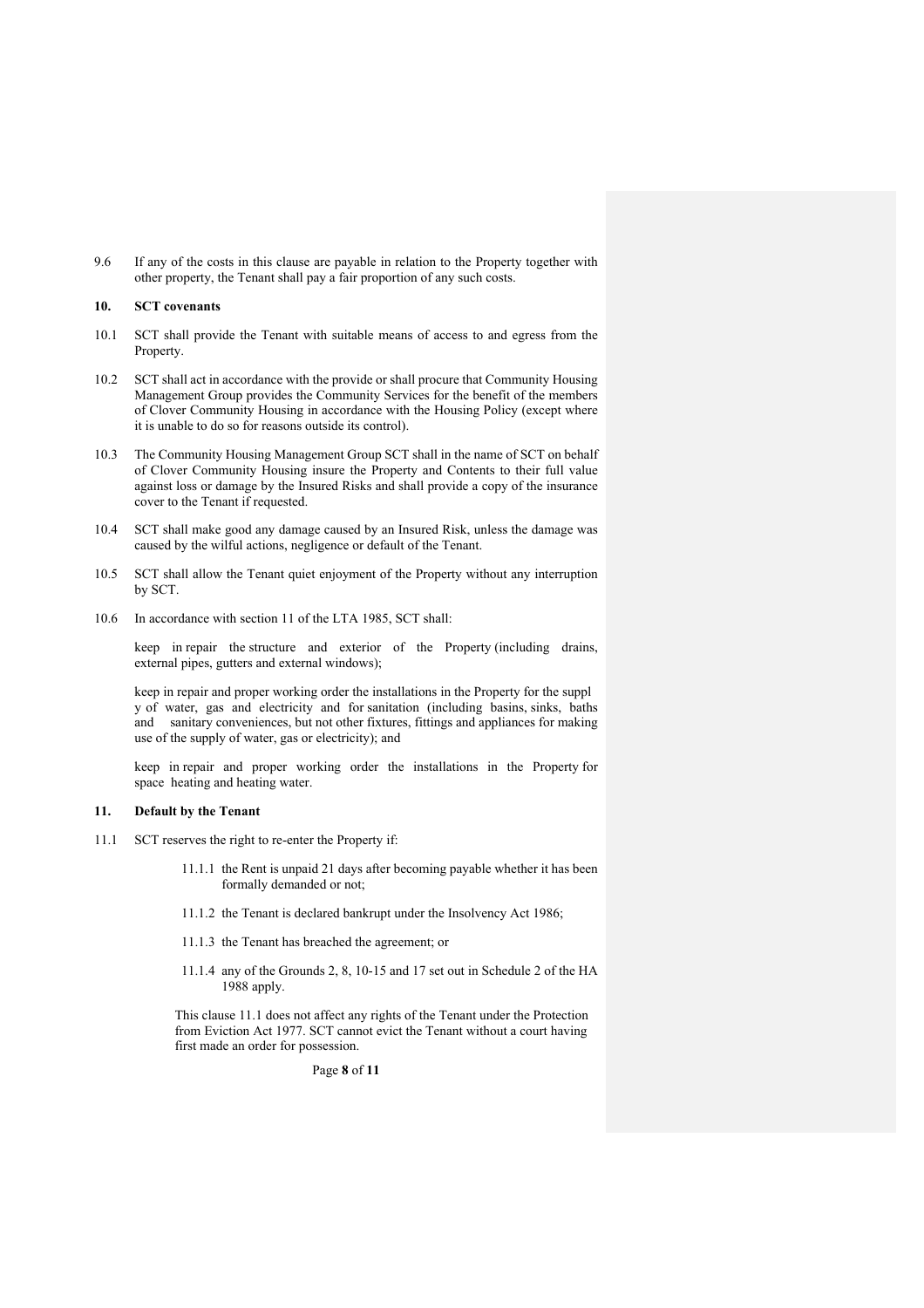- 11.2 If SCT re-enters the Property pursuant to this clause, then the Tenancy shall immediately end. Any right or remedy of SCT in respect of any breach of the terms of this agreement by the Tenant will remain in force.
- 11.3 If the Tenant breaches this agreement or fails to fulfil any of its obligations under this agreement, the Tenant shall pay any reasonable costs properly incurred by SCT in remedying such breaches or in connection with the enforcement of those obligations.

#### **12. SCT's right to enter the Property and to display signs**

- 12.1 SCT reserves the right for SCT, or any person acting on behalf of SCT (including members of the Community Housing Management Group where carrying out Community Services), to enter the Property on giving at least 24 hours' prior notice in writing to the Tenant (except in the case of emergency):
	- 12.1.1 to inspect the condition and state of repair of the Property;
	- 12.1.2 to carry out SCT's obligations under this agreement;
	- 12.1.3 to carry out the Community Services;
	- 12.1.4 for any purpose mentioned in this Tenancy or connected with SCT's interest in the Property or any other property; and
	- 12.1.5 to show prospective tenants or purchasers around the Property.
- 12.2 SCT has the right to retain a set of keys to the Property which shall only be used with the prior consent of the Tenant (except in an emergency).

# **13. Expiry of the Tenancy**

- 13.1 At the end of the fixed term granted by this Tenancy, the Tenant shall return the Property and the Contents to SCT in the condition required by this agreement.
- 13.2 If SCT allows the Tenant to remain in the Property after the Term has expired then a statutory periodic tenancy shall arise under section 5(2) of the Housing Act 1988 on a monthly basis. To end the periodic tenancy, the Tenant shall give SCT at least one month's notice in writing. The notice must end on the day before the rent is due.
- 13.3 SCT has the right to recover possession of the Property if:
	- 13.3.1 the Term has expired;
	- 13.3.2 SCT has given two months' notice to the Tenant of SCT's intention to recover possession of the Property; and
	- 13.3.3 at least six months have passed since the date of this agreement.
- 13.4 The Tenant shall provide SCT with a forwarding address once the Tenancy has come to an end.
- 13.5 The Tenant shall remove all personal possessions from the Property once the Tenancy has ended. If any of the Tenant's personal possessions are left at the Property after the Tenancy has ended, the Tenant will be responsible for meeting all reasonable removal

Page **9** of **11**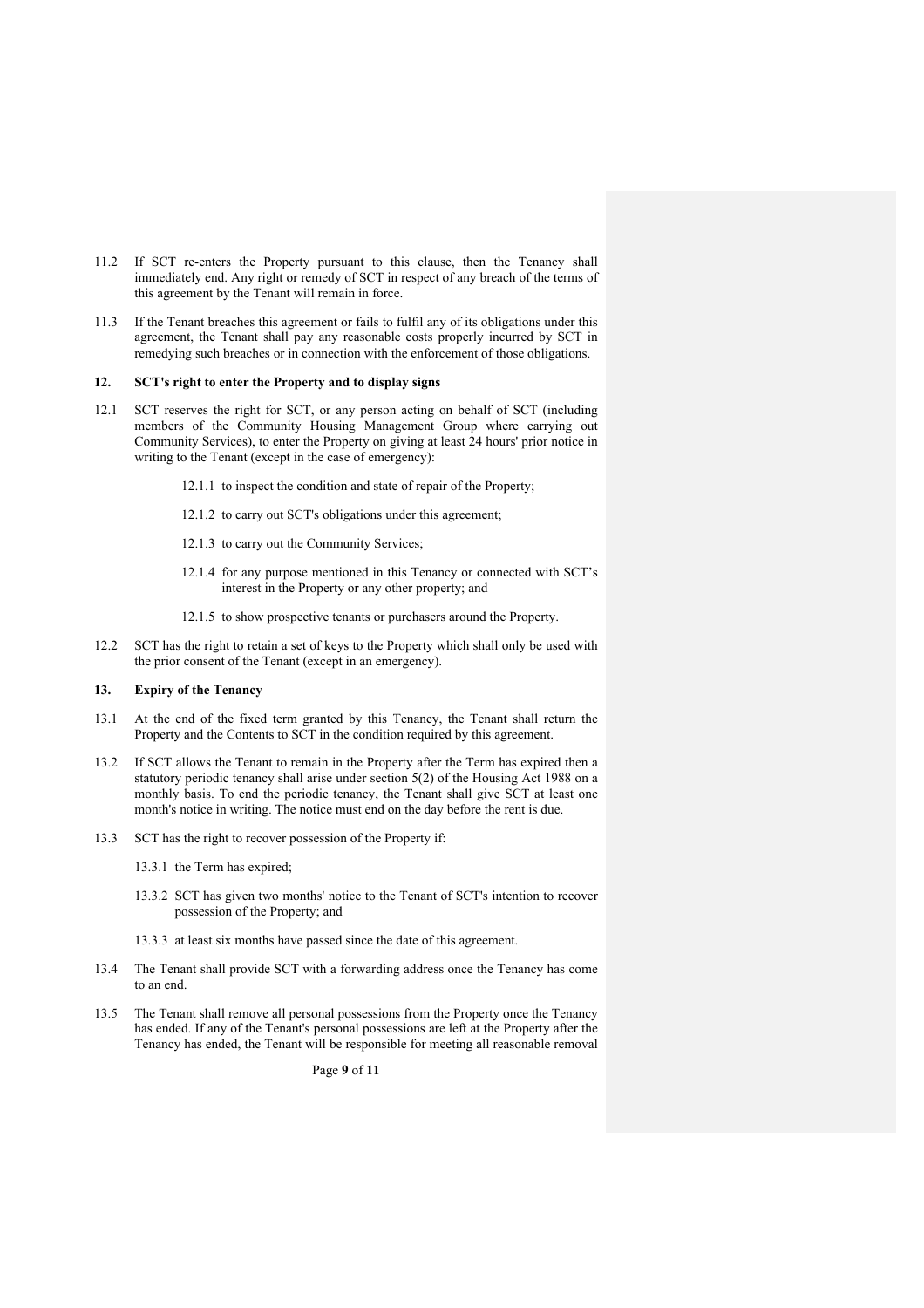and storage charges. SCT will remove and store the possessions for a maximum of one month. SCT will take reasonable steps to notify the Tenant at the last known address. If the items are not collected within one month, SCT may dispose of the items and the Tenant will be liable for the reasonable costs of disposal. The costs of removal, storage and disposal may be deducted from any sale proceeds.

# **14. Notices**

- 14.1 Any notice to SCT sent under or in connection with this agreement shall be deemed to have been properly served if:
	- 14.1.1 sent by first class post to SCT's address given in clause 14.4;
	- 14.1.2 left at SCT's address given in clause 14.4; or
	- 14.1.3 sent to SCT's fax number or e-mail address stated in the Parties clause.
- 14.2 Any notice sent to the Tenant under or in connection with this agreement shall be deemed to have been properly served if:
	- 14.2.1 sent by first class post to the Property;
	- 14.2.2 left at the Property; or
	- 14.2.3 sent to the Tenant's fax number or e-mail address stated in the Parties clause.
- 14.3 If a notice is given in accordance with *clause 14.1* or *clause 14.2*, it shall be deemed to have been received:
	- 14.3.1 if delivered by hand, at the time the notice is left at the proper address;
	- 14.3.2 if sent by first-class post, on the second Working Day after posting;
	- 14.3.3 if sent by fax, at 9.00 am on the next Working Day after transmission; or
	- 14.3.4 if sent by e-mail, at 9.00 am on the next Working Day after sending.
- 14.4 SCT's address for service is Sturts Farm, Three Cross Road, West Moors, Dorset BH22  $0NF$  ].

## **15. Governing law**

This agreement and any dispute or claim arising out of or in connection with it or its subject matter or formation (including non-contractual disputes or claims) shall be governed by and construed in accordance with the law of England and Wales.

#### **16. Charities Act 2011**

16.1 [The Property is held by SCT, a non-exempt charity, but this Tenancy is one falling within paragraph (d) of section 117 (3) of the Charities Act 2011] (*for use when the tenancy is granted to beneficiaries at less than best market rent*) or

Page **10** of **11**